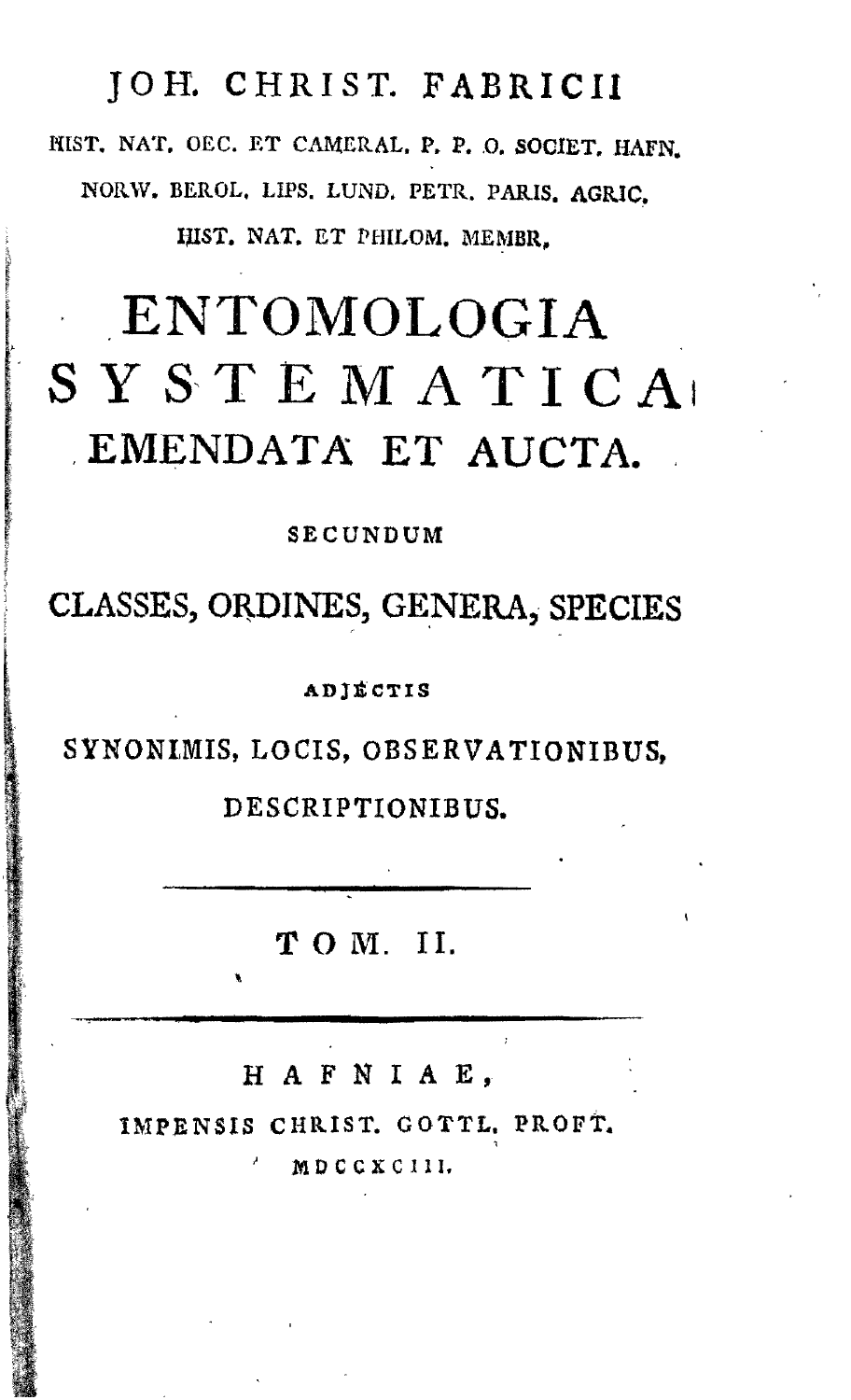463

*iy6.* PAGURUS. *Antenme* quatuor pe-

dunculatae. *anticae* fetaceae. po*fticae* filiformes: artieulo ultimo bifido.

Latro. T. P. thorace futuris quadrifido, cauda fimplici fubtus ventricofo.

> Cancer latro, Linn. Syft. nat.  $2.1049.56$ . Bouverfires. Rochef. ant. 1. c. 21. Rumph. Muf. tab. 4, fig. H. I.

Seb. Muf. 3. tab. 21. fig. *1.* a.

Habitat in Indiae orientalis cryptis rupium, terreftris» nofturaus, viftitans nucibus Cocos, quas adfcendens dejicit, dein manibus aperit violenter, efculentus demtis inteftinis.

*amculuSt* 2, P, parafiticus thorace ovato: lateribus ciliatis, pedibus rugofis hirtis.

Habitat in Oceano auftrali Muf. Dom. Banks.

Magnus in hoc ,genere. Os hirtum roftro bifido: dentibus elongatis, acutis. Oculi cylindrici, porrecti. Thorax ovatus, laevis, glaber lateribus ciliatis, poftice mollibus. Cauda mollis, vefi-

Paguri corpus oblongum, cruftaceum, immarginatum, glabrum, capite cum thorace connato, indiftincto, antice obtufo, anteunis inaequalibus, porrectis, pedunculatis, thorace ovato, plano, abdomine veficulofo, nudo, apice unguibus duobus validis, cruftaceis, faepius in cochlea recondendo, pedibus decem: anticis.faepiusinaequalibus, Iongioribus; manibus craffioribus, chelatis, fequentibus quatuor compreffis longitudine fere anteriorum, unguiculatis, pofticis quatuor breviffimis, compreffis, ciliatis ad arctiorem cohaefionem, muticis, colore' vario.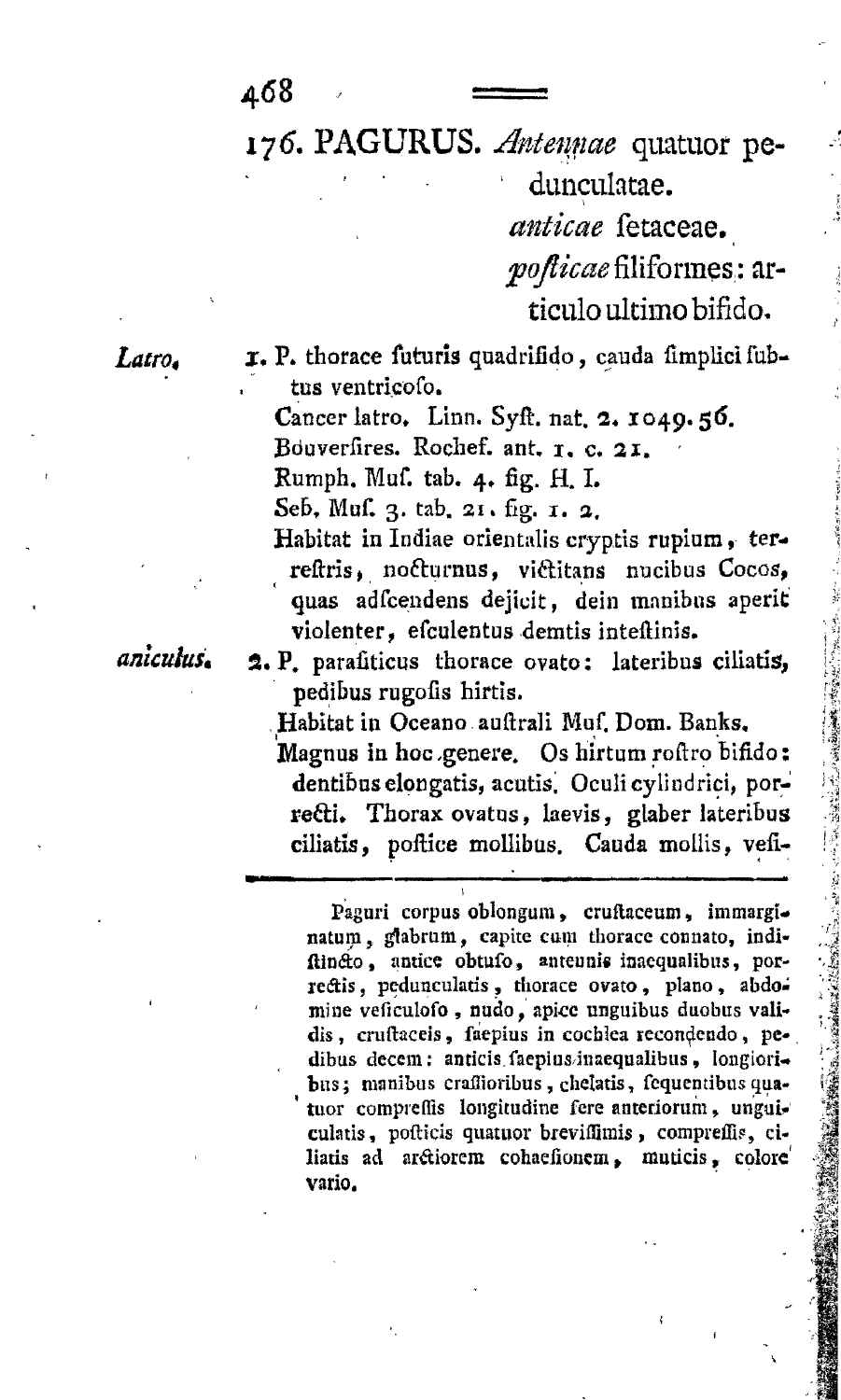culofa, apice utrinque appendicibus duabus, triarticulatis, bafi connatis, apice planis, atris: pofteriori duplo minori. Chelae magnae, transverfim, rugofae: rugis hirtis. Manus ovatae digitis fafcieulis quibusdam plloram rubrorum, unguibus obtufis, atris. Pedes 2, 3, elongati, rugofi, pilofi femoribus compreffis. Digiti fafcicalato pilofi fafciculis quibusdam rubris, Ungues acuti, atri. Pedes 4 breviffimi, compreffi articulo ultimo ovato, ungue plano, incumbente, rotundato, atro. Pedes 5 breves, filiformes ungne atro.

- 3. P. parafiticus chelis muricatis: dextra majore. *Bernhardus* Cancer Bernhardus. Linn. Syft. nat. 2. 1049. 57. Muf. Lud. Ulr. 454. Fn. Sv. 2032.
	- Aftacus Bernhardus cauda molli recurvata, thorace laeyi, pedibus chelisque muricatis fcabris: dextra majore. Degeer Inf. 7.405.4. tab. 23. .fig. 5. 6.
	- Penn. Zool. Britann. 4. tab. 17. fig. 38.
	- Jonft. Exfangu. tab. 7. fig. *6.* 12,
	- Swammerd. Bibl. nat. tab. 11. fig. *1.* »,
	- Baft. fubcefc. 1, 74. tab. 10. fig. 3. 4.

Habitat in Oceano europaeo intra teftas Cochlearum, quas vacuas intrat trahitque, mutatas prout adolefcit.

- 4» P. parafiticus chelis hirtis apice atris; dextra *kungarus\**  majore» corpore rubro fafciato.
	- Cancer hungarus. Herbft. Cancr. fig. 123»
	- Habitat in India orientali.
	- Minor P. Diogenes. Oculorum pedunculi pal-
	- lidi fafciis rubris. Corpus laeve. Pedes & chelae hirfutae.
- 5. P. parafiticus chelis muricatispuBefcentibus: fmi- *Diogems»*  ' ftra majore.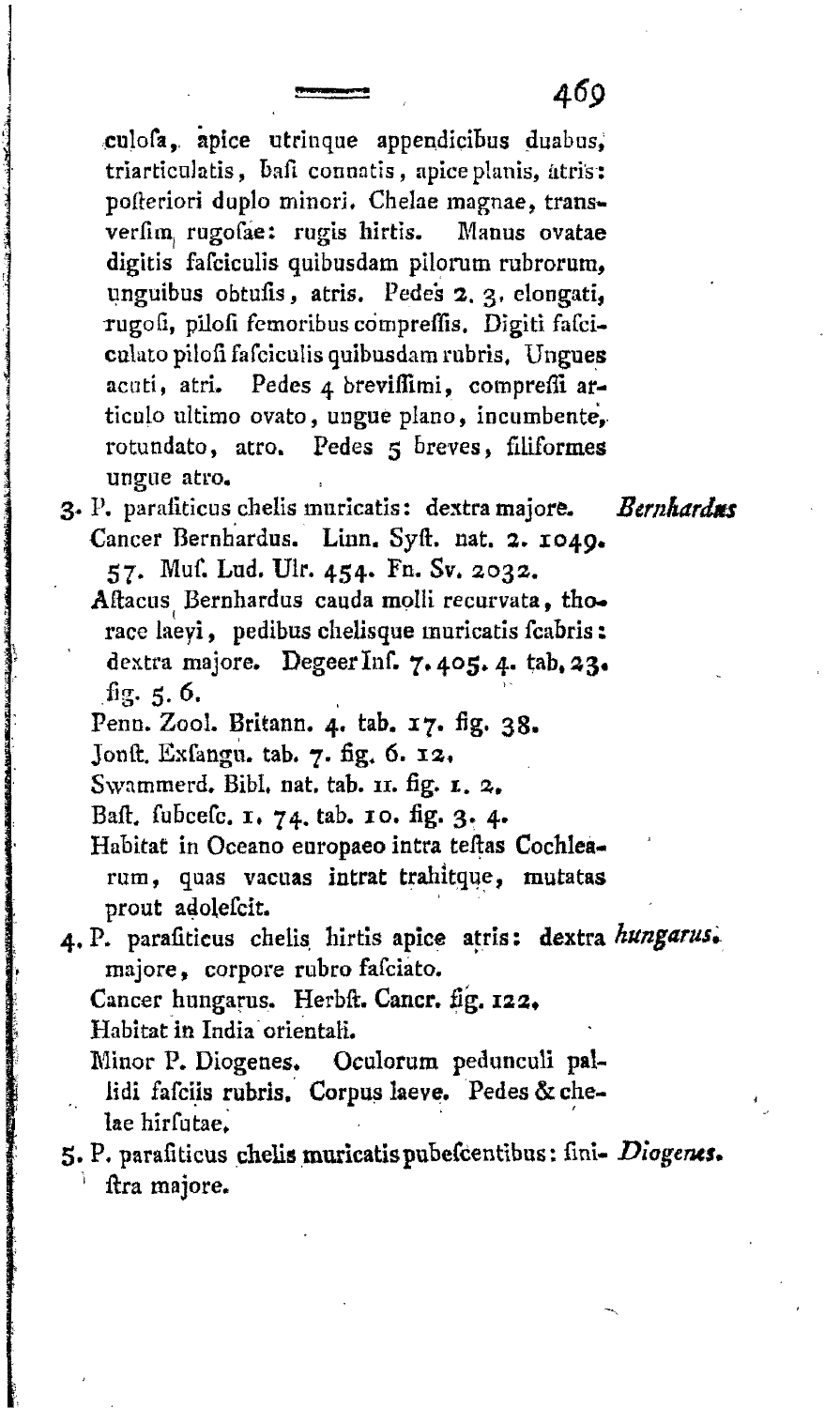Cancer Diogenes. Linn. Syft. nat. 2. 1049. 58. Gronov. Zooph. 983. Rumph. Muf. cab. 5. fig. K. L. Catesb. Carol. 2. tab. 33. fig. 1. 2. Kaempf. Jap, tab. 13. fig. 7, Habitat in Oceano americano, afiaticointrateftas cochlearum.

*mitts,* 6. P. parafiticus chela finiftra majore utrinqne muricata, pedum unguibus longiffimis. Cancer miles. Herbft. Cancr. fig. 114.

Habitat in India orientali.

- Statura praecedentium. Diftinctus brachiorum dorfo dilatato, muricato. Manus finiftra major, fupra infraque muricata. Ungues longiflimi.
- *tlypeatUS\** 7\* P\* parafiticus thorace laeviintegerrimo compreflb, chela finiftra majore pedibusque punftatis. Cancer clypeatus. Herbft. Cancr. fig. 116. 117. Habitar in India orientali.
	- Corpus parvum, compreffum, albicans. Antennae fufcae. Chelae albae, purpureo punftatae maculaque marginis cyanea. Pedes albi punctis atomisque innumeris, fparfis, purpureis.

*tremita.* 8« P. parafiticus cheJis fcabris fubaequalibus, pedibus fex anterioribus pollicatis. Cancer eremita. Linn. Syft. nat. 2. 1049. 59. Habitat in mari italico intra tophum fuberofum, , fubrotundum, apertura transverfali.

Pedes fex antici porrecti extra tophum.

- tubularis. 9. P. parafiticus fubcylindricus tefta punctis excavatis.
	- Cancer tubularis macrourus parafiticus fubcylindricus, tefta punftis excavatis. Linn.Syft. nat. **2. 1050. 60.**
	- Habitat in Serpulae glomeratae tefta maris mediterranei.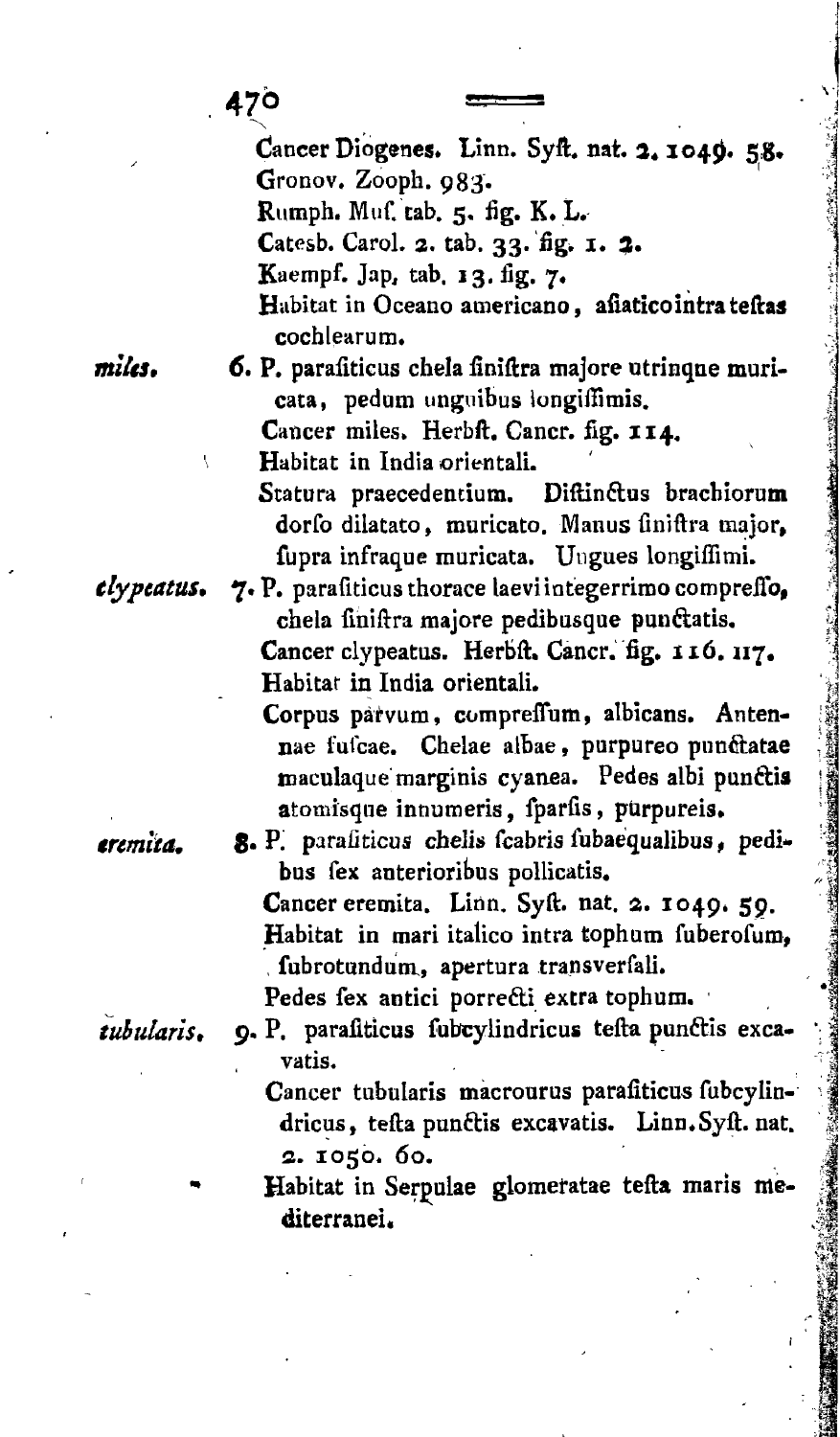i o . P.parafiticus chelis muricatis aequalibus, ocu- *ocutatus.*  lorum pedunculis thoracis longitudine.

- Habitat in Murice Brandaris Oceani.
	- Statura P. Bernhardi. Corpus totum ferrugineum. Oculorum pedunculi porrecti, cylindrici, bafi dente armati. Brachia utrinque macula fanguinea. Chelae fcabrae.

i i . P. parafiticus manibus laevibus trialatis: dextra *alatus.*  majore.

Habitat in Islandiae Bullis Dr. Koenig.

Statura omnino praecedentium paullo tamen minor. Chelae articulo pehultimo fcabro, ultimo five manu laevi, aiis tribus prominentibus, acutis.

- 12. P. parafiticus chetis fcabris, cauda apice caliofa *araneifor*unguiculata. *mis%* 
	- Habitat in fiffuris rupium maris Edimburgici, intrans helices & turbines.

Parvus, obfcure cinerafcens. Margo fupra oculos fpinis duabus parvis. Chelae ovatae, fcabrae. Pedes quatuor poftici breves, obtufi, reflexi unguiculo breviflimo. Caudacylindrica, mollis terminatur callo globofo, unguiculato.

#### 177. GALATHEA. *Antennae* quatuor inaequales,

*anticae* fetaceae,pe^ dunculatae.

*fojticae* filiformes,  $f$ effiles: articuloultimo fetaceo.

#### *<sup>j</sup> . G.* thorace antrorfum rugofo fpinis ciliato: roftro *ftrigofa.*  acuto feptem dentato.

**\***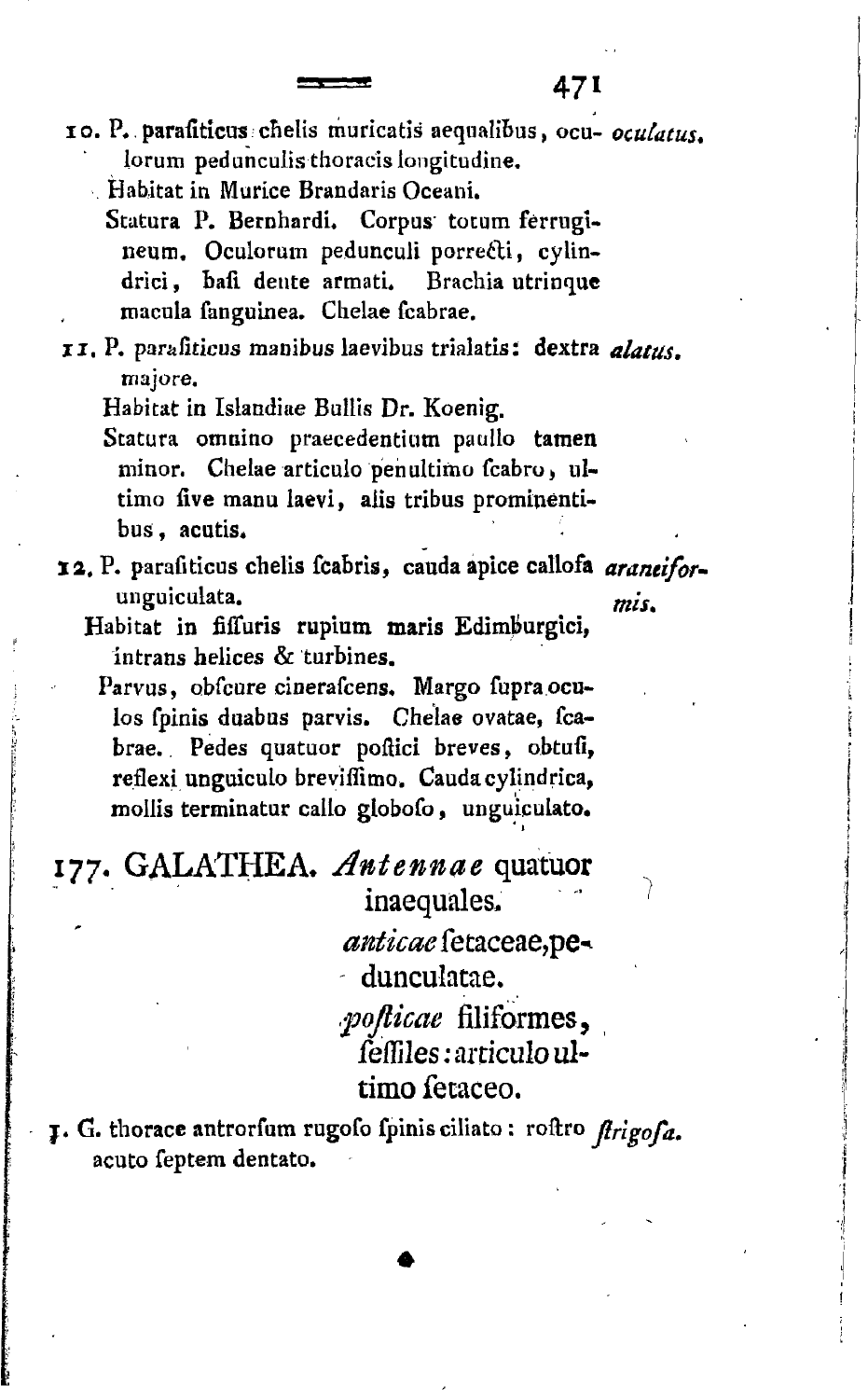472

Pagurus ftrigofus. Mant. Inf. 1, 328. 14. Cancer ftrigofus. Linn. Syft. nat. 2. 1052. *69.*  Cancer macrourus thorace chelisque angulatis hifpidis. Muf. Adolph. Frid. 87, Aftacus ftrigofus thorace depreffo rugofo lateraliter aculeato, roftro acuto, feptemdentato, chelis fpinofiffimis, pedibus pofticis filiformibus. Degeer Inf. 7. 393. 2. tab. 23. fig. 1. Aftacus marinus. Column. Aquat, 8. tab. 6. Jonft. Exfanqu. tab 2. fig. 7. Barr. rar. tab. 1288. fig. 1. Seb. Muf. 2. tab. 19 fig. 19. 30. Aft. Helvet. 4. 23. tab. 2. fig. 1. 2. Penn, Zool. Britann. 4. tab. 14. fig. 26. Sulz. Hift. Inf. tab. 32. fig. 1. Habitat in Oceano Europaeo. Genus omnino diftinctum & charactere & habitu videtur mihi haud rite examinatum.

rugofa.

2. G. thorace rugofo antice ciliato fpinofo, roftro tridente, manibus filiformibus. ' Pagurus rugofus. Mant. Inf. t. 528. 15. Cancer Bamffius. Penn. Zool. Britann. 4. tab. 14. fig. fig. 27.

Habitat in mari mediterraneo.

Galatbeaecorpuselongatum, cruftaccum, glabrum, immarginatum, rugofum, capite a thoracc haud diftincto, antice acutiffimo, fpinofo, antennis quatuor inaequalibus, fub oculis infertis, oculis pedunculo parvo elevatis , fub apice infertis , in fovea capitis recondendis, thorace ovato, abdoraine fegmcutis plurimis, transverfis, utrinque margiuatis, fubtus natatoriis ovatis, cauda foliacea, alis nullis , pcdibus decem: anticis elongatis, aculeatis; manibus ovatis, chelatis , reliquis comprcflis, unguicuiatis, colore vario.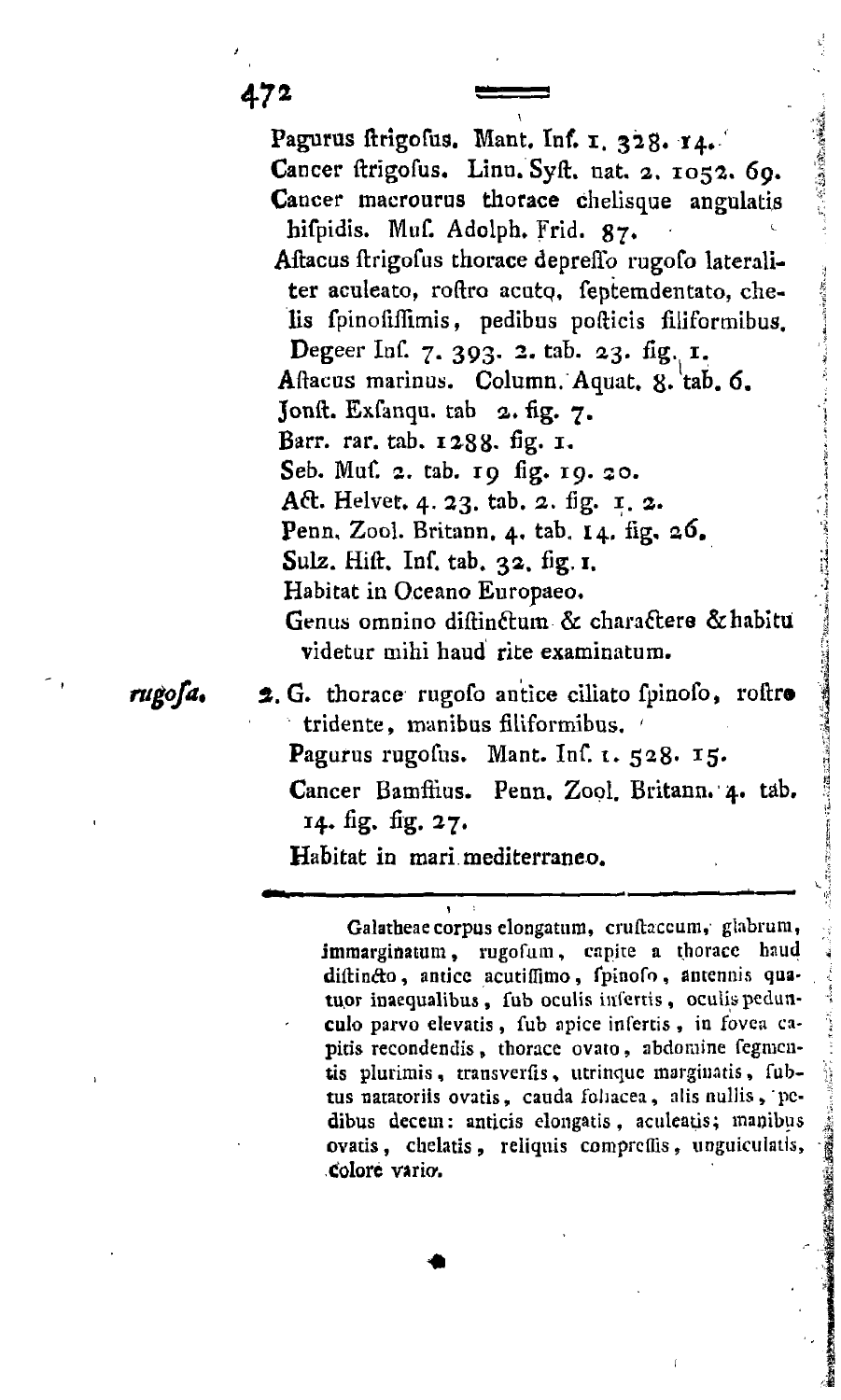Affinis praecedenti at vix tamen ejus varietas. Loco roftri dentes tresporrecti, acutiffimi: intermedio majori. Ad bafin dentes duo elevati, acuti. Margo thoracis anticus acutus.

3, G. thorace rugofo ciliato, roftro tridentato, pal- *gregaria,*  pis anticis elongatis.

Habitat in Oceano Americano Patagoniam alluente gregaria, unde faepe mare cruentum videtur Muf. Dom. Banks.

Praecedentibus multo minor. Palpi antici antennis longiores articuiis cordato obconicis. Roftrum breve, tridentatum. Thorax dentato ciliatus, rugofus : rugis margine ciliatis. Chelae fcabrae, fubclavatae. Color fanguineus macula magna dorfali fufca.

4. G. thorace laevi, roftro breviffimo emarginato, amplectens. pedibus intermediis longiflimis.

Habitat in Oceano atlantico Brafiliam alluente, noftu fulgens Muf. Dom. Banks.

Corpus parvum, albidurn, fubdiaphanum, pun- £tis parvis rubris adfperfum. Thorax laevis, inermis, poftice rotundatus., latior, anticeanguftatus terminatur roftro brevifllmo, vix exferto, emarginato. Antennae anticae fetaceae, corpore longiores, pofticae breves, triarticulatae, filiformes. Abdomen fegmentis quinque. Cauda foliolis quinque: intermedio linguaeformi. Pedes decem, antici chelati, breves, *1,* 3. reliquis duplo longiores.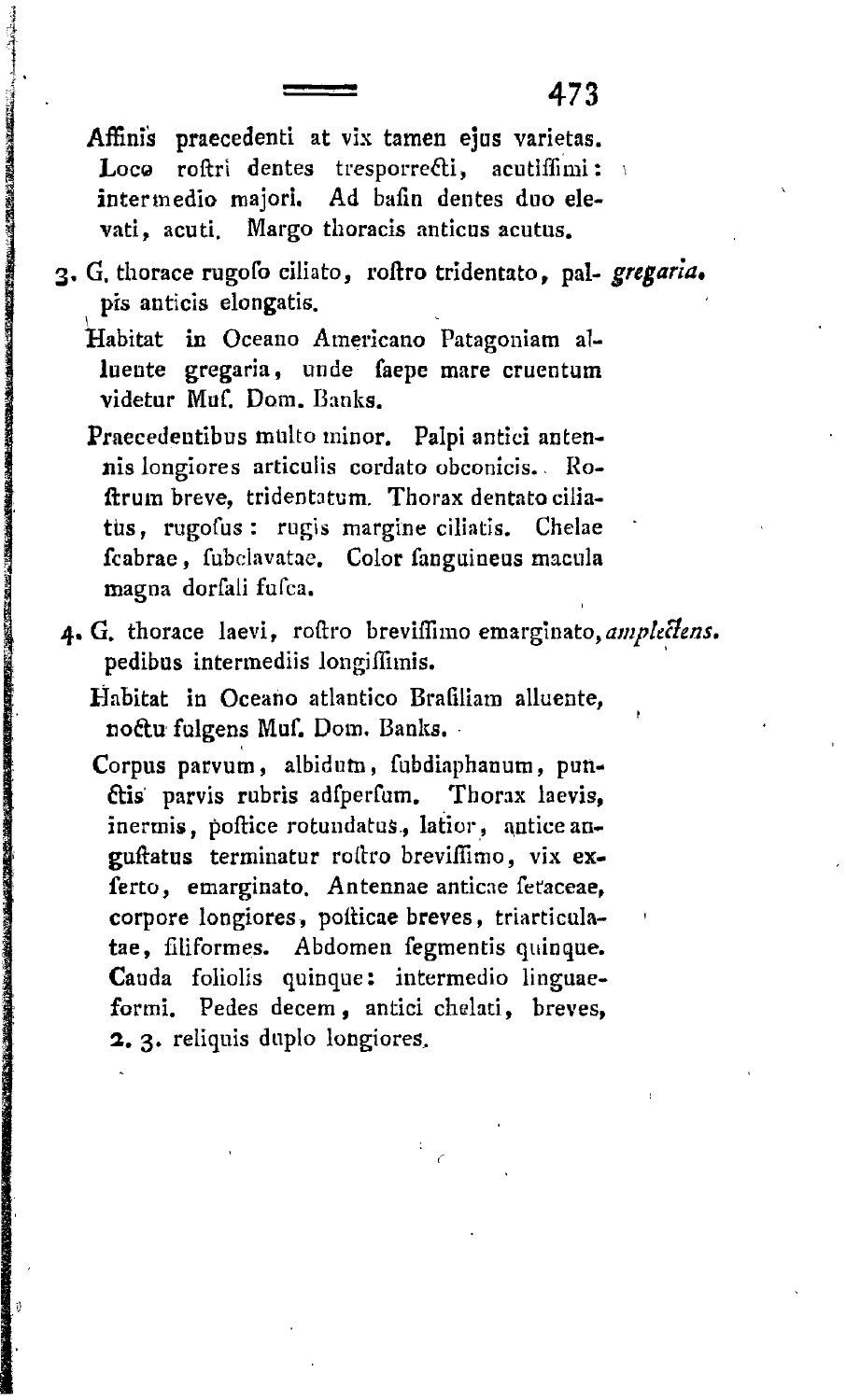## 178. HIPPA. *Antennae* duae pedunculatae, fetaceae, pilis denfis ciliatae.

474

adactyla. I. H. thorace laevi, manibus adactylis. Habitat in Oceano auftrali Muf. Dom. Banks.

> Carpus ovatum, laevemargineintegerrimo. Cauda inflexa articulo primo longitudine thoracis, fequentibus quinque tenuioribus, brevibus, tiltimo elongato, fubulato, utrinque ciliato. Pedes decem, anteriores reliquis longiores, adactyli fafcia lata, pilofa, reliqui breves, contra&i: articulo ultimo falcato, ciliato, poftici caudae adhaerentes.

*Jymnijia.*<sup>a</sup>

2. H. thorace antice truncato ciliato ferrato, manibus chelatis.

Cancer fymnifta fubmacrourus thorace fubcylindrico ciliato ferrato, chelis cordatis, antennis, ciliato pilofis. Linn. Syft. nat. *2.* 1013. 70. Muf. Lud. Ulr.  $453$ .

Habitat in India Muf. Dom. Banks.

Antennae pilofae. '

*fcutellata.* 3. H. thorace fubintegro ciliato, manibus chelatis. Habitat — — Muf. Britann.

> Hippae corpus parvum, ovatum, glabrum, immarginatum, tardum, thorace haud'a capite.diftincto, magno, ovato: margine dcfiexo, antennis porreftis, fub apice infertis, approximatis, oculis parvis, pedunculo parvo, cylindrico, in fovea anticathoracis recondendis, cauda parva, teuui , /articulata, fub thorace inflexa, pedibus decem brevibus: anticis paullo longioribus, chelatis , pofticis fubcompreffis, unguiculatis, colore obfcuro.,